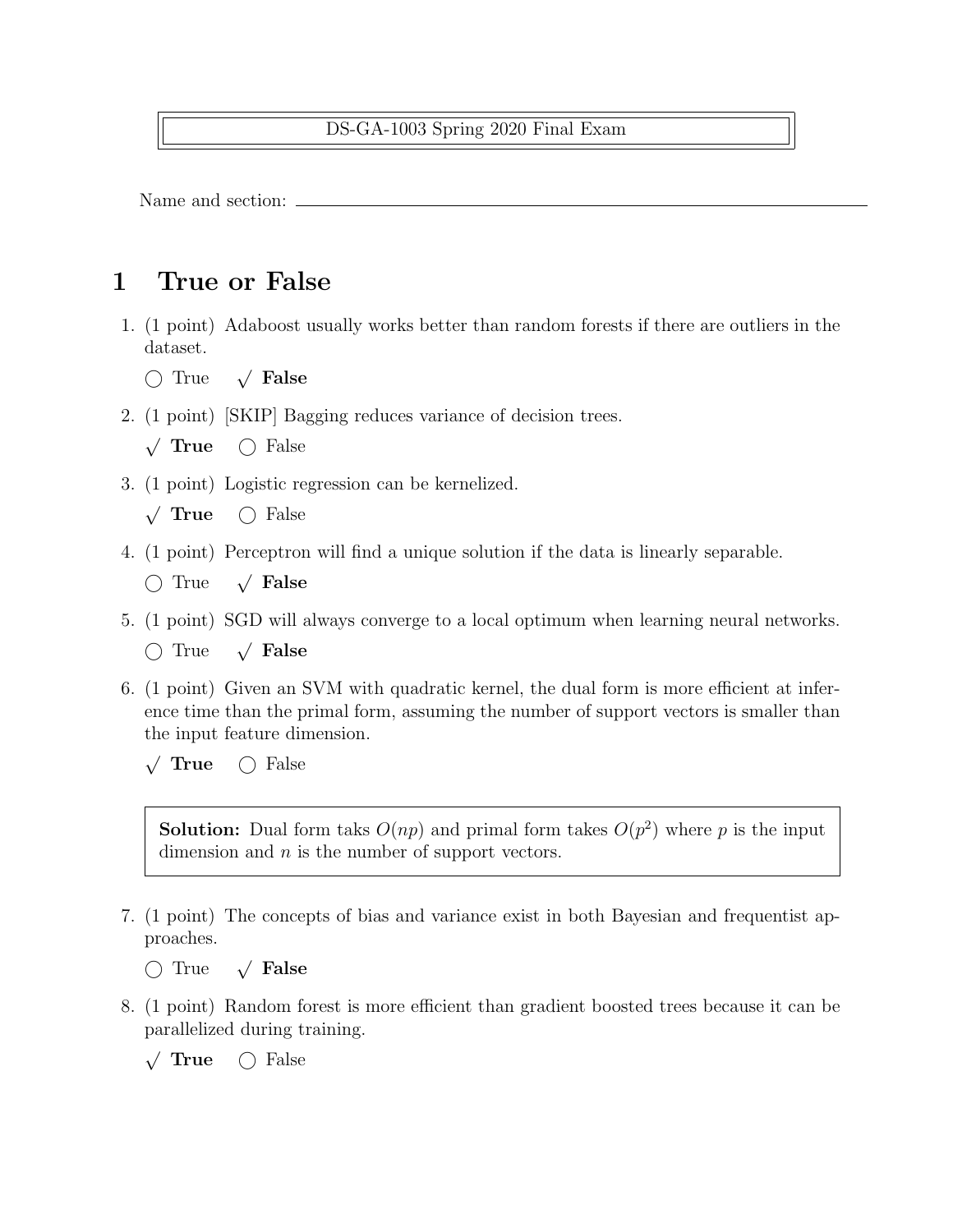- 9. (1 point) Using more features helps the learning algorithm generalize better to unseen data.
	- $\bigcap$  True  $\sqrt{\ }$  False
- 10. (1 point) L1 regularization can be used for feature selection.
	- $\sqrt{\text{True}}$  $\bigcap$  False
- 11. (1 point) Multiclass SVMs use the same weight vector for all classes.
	- $\sqrt{\text{True}}$  $\bigcirc$  False

Solution: Multiclass SVM uses generalized hinge loss that considers a single weight vector.

- 12. (1 point) In bagging, increasing bootstrap sample size can reduce variance.
	- $\bigcap$  True  $\sqrt{\ }$  False
- 13. (1 point) Absolute loss is more robust to outliers than squared loss for regression.
	- $\sqrt{\text{True}}$  $\bigcirc$  False
- 14. (1 point) Backpropagation uses dynamic programming.
	- $\sqrt{\text{True}}$  $\bigcap$  False
- 15. (1 point) Given a dataset  $\{x_1, x_2, \ldots, x_n\}$  sampled from a data generating distribution  $P, x_1$  is an unbiased estimate of the mean of the distribution.
	- √ True  $\bigcirc$  False

## 2 Multiple Choices

Note: There can be more than one correct answers; select all that apply! No partial credits: all correct answers must be checked.

- 1. (3 points) Which of the following models can be learned by MLE?
	- $\bigcap$  Perceptron  $\bigcap$  Ridge regression  $\bigcap$  SVMs  $\sqrt{\phantom{a}}$  Logistic regression

Solution: Ridge regression is learned by MAP. The others aren't probabilistic models.

- 2. (3 points) If we find our learned model is overfitting, what should we do?
	- $\bigcirc$  Increase model complexity.  $\checkmark$  $\sqrt{ }$  Increase regularization.
	- $\sqrt{\phantom{a}}$  **Add more data.**  $\degree$  Training for a longer period of time.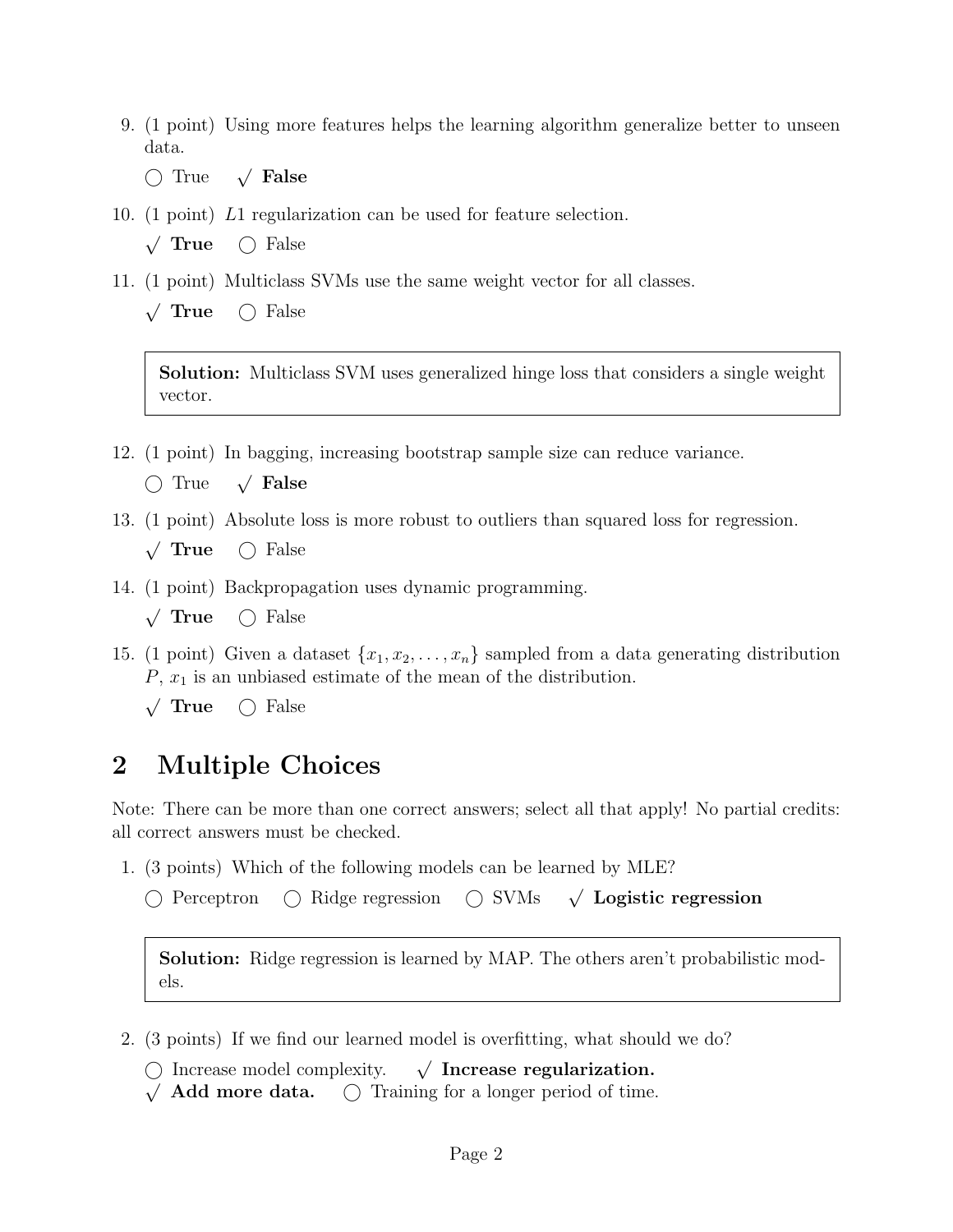- 3. (3 points) Which of the following is true about support vectors?
	- $\bigcirc$  Support vectors are the examples closest to the decision boundary.
	- Removing support vectors during training will not change the decision boundary. √
	- $\sqrt{\frac{1}{N}}$  Support vectors are the only examples needed for inference.
	- $\sqrt{\ }$  There are at least two support vectors.

Solution: Examples within the margin can be closer to the decision boundary than the support vectors.

- 4. (3 points) In a classification setting, which of the following are usually used as weak learners for boosting?
	- A classifier that always predict the majority class. √
	- $\sqrt{A}$  decision stump.
	- $\bigcirc$  A classifier that uniformly predicts a class at random.
	- ◯ Perceptron.

Solution: A is a weak learner but its output is constant, thus it doesn't make sense to use for boosting. D is a linear function and weighted combinations of a linear function is also linear, so it wouldn't be different from a linear model thus is not usually used.

5. (3 points) Which of the following description is true about kernels?

 $\bigcirc$  A kernel defines a feature map  $\phi$  that maps x to an infinite-dimensional space.

 $\sqrt{\ }$  The kernel function k can be considered as a similarity function for two data points. √

 $\sqrt{\ }$  The kernel trick provides an efficient way to compute inner products in high dimensional space.

 $\sqrt{A}$  valid kernel function must produce a positive semi-definite kernel matrix.

6. (3 points) Which of the following are appropriate activation functions for neural networks?

$$
\bigcirc 2x \quad \sqrt{\max(x,0)} \quad \bigcirc \begin{cases} 1 & x > 0 \\ 0 & x \le 0 \end{cases} \quad \sqrt{\begin{cases} x & x > 0 \\ 0.01x & x \le 0 \end{cases}}
$$

Solution: Nonlinear and differentiable.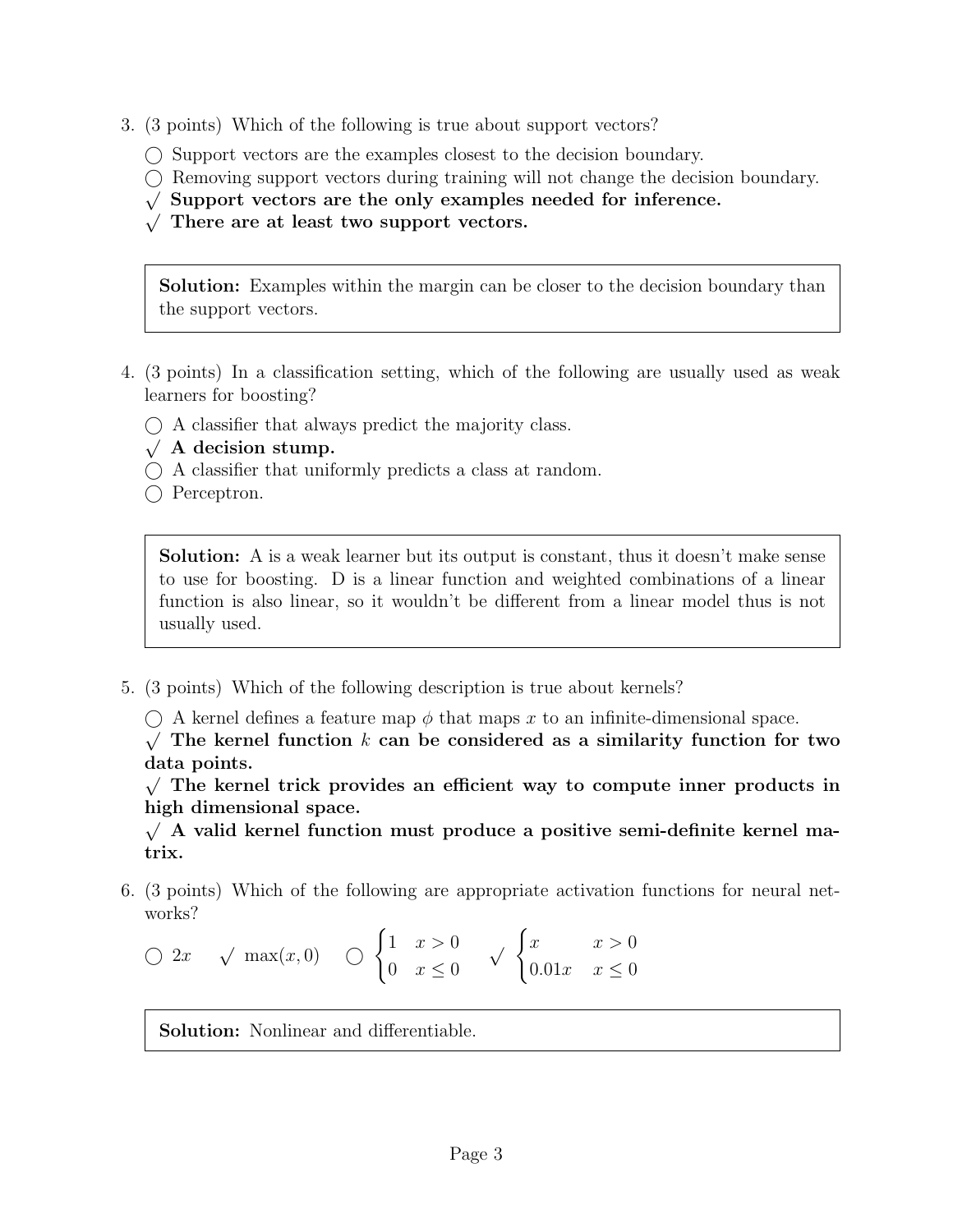- 7. (3 points) Which of the following can reduce variance of a learning algorithm?
	- $\bigcap$  Increase the maximum depth of a decision tree.
	- $\bigcirc$  Increase the variance of a zero-mean Gaussian prior of the parameters.
	- $\bigcirc$  Increase the step size (shrinkage) in gradient boosting.
	- $\sqrt{\ }$  Increase  $\lambda$  (weight on the penalty term) in ridge regression.
- 8. (3 points) Which of the following loss functions is an upper bound of the 0-1 loss function? (Let  $y \in \{1, -1\}$  be the gold label and  $f(x) \in \mathbb{R}$  be the predictor output.)

 $\sqrt{(1-yf(x))^2}$   $\bigcirc$  max $(0, -yf(x))$   $\sqrt{e^{-yf(x)}}$   $\bigcirc$   $\log(1+e^{-yf(x)})$ 

Solution: D can also be correct as the base of the log is not specified here.

9. (3 points) Consider a small XOR dataset:

| $x_1$ | $x_2$  | Y                |
|-------|--------|------------------|
| $+1$  | $+1\,$ | 0                |
| $+1$  | -1     | 1                |
| -1    | -1     | $\left( \right)$ |
| -1    | $+1$   | 1                |

Which of the following model can achieve zero training error?

- A decision tree with depth 1. √
- $\sqrt{ }$  A decision tree with depth 2.

 $\sqrt{A}$  two-layer neural network with 2 hidden units and ReLU activation function.

 $\bigcap$  Linear soft-margin SVM.

10. (3 points) If the solution of linear regression on a dataset is  $w^*$ , what solution would you get if you scale all features by a factor of  $c$  (i.e. replace x by  $cx$ ) before doing regression?

 $\bigcirc$  w<sup>\*</sup>  $\sqrt{\frac{w^*}{c}}$   $\bigcirc$   $\frac{w^*}{c^2}$   $\bigcirc$   $cw^*$   $\bigcirc$   $c^2w^*$ 

11. (3 points) Assuming that we can always obtain the optimal solution, adding a regularization term to the objective function of logistic regression can

 Decrease training error <sup>√</sup> √  $\sqrt{ }$  Increase training error

Decrease training error villancrease training error<br>Decrease validation error v Increase validation error

- 12. (3 points) Which of the following model will always have a unique optimum regardless of the data?
	- Linear regression <sup>√</sup>  $\sqrt{\phantom{a}}$  Ridge regression
	- Logistic regression Lasso regression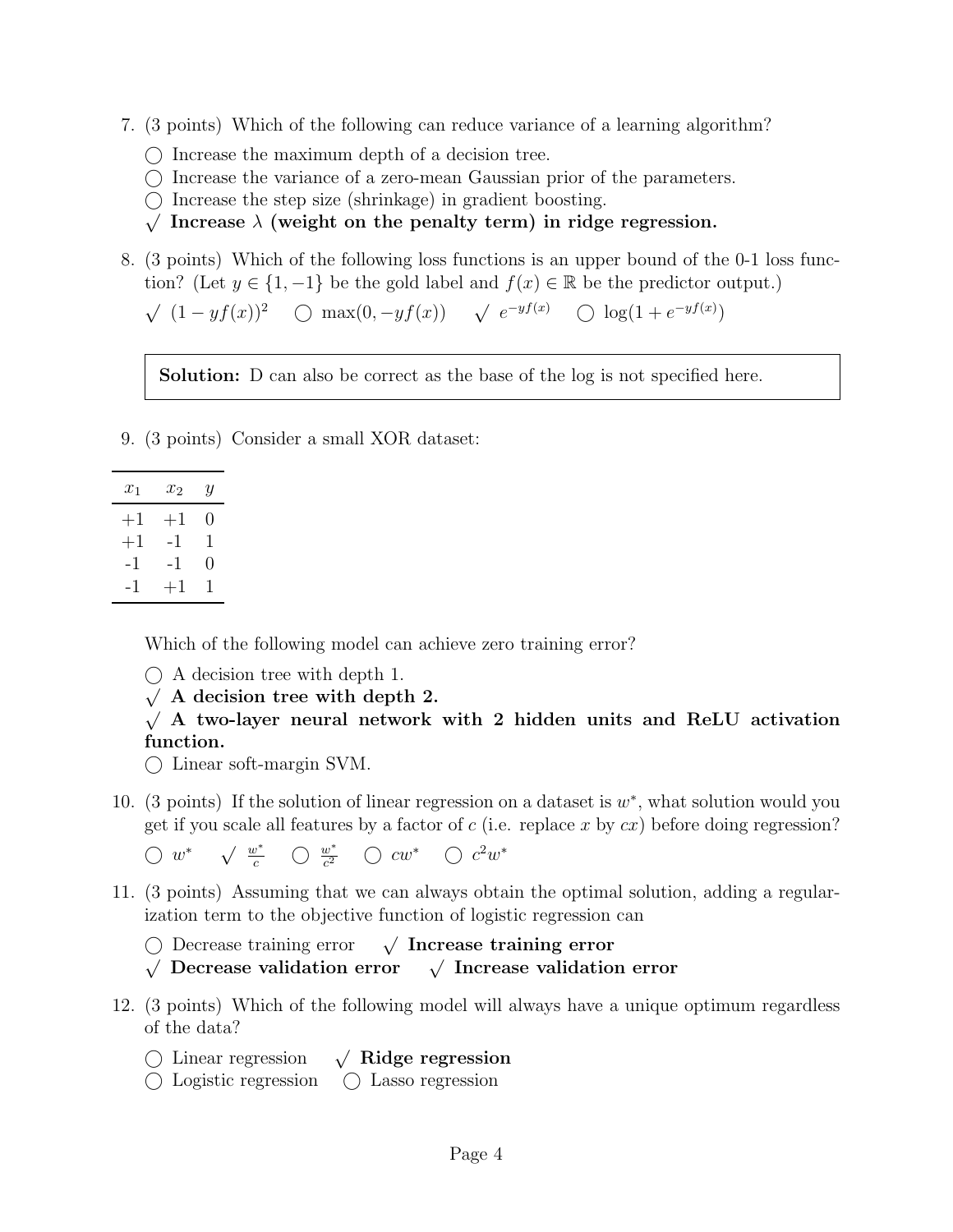**Solution:** Other models don't have a unique solution when

- Linear regression:  $X$  is not full-rank.
- Logistic regression: data is linearly separable (see hw5).
- Lasso regression: duplicated features (see lec4 slides).
- 13. (3 points) Which of the following are necessary conditions for the minimum risk of a classification problem using 0-1 loss (i.e. the Bayes error rate) to be zero?
	- √ The distributions  $P(X | Y)$  don't overlap.
	- $\bigcap$  The training data is linearly separable.
	- $\bigcirc$  Cannot tell. It depends on the class prior  $P(Y)$ .
	- $\bigcap X \mid Y$  follows a Gaussian distribution.
- 14. (3 points) Which of the following is true about neural networks?
	- $\bigcirc$  The objective function is convex.
	- $\sqrt{\ }$  Their nonlinearity is due to the nonlinear activation functions.
	- $\bigcirc$  They can only be used for classification.
	- $\sqrt{\ }$  Yann Lecun won Turing Award because of his contribution to neural networks.
- 15. (3 points) Consider OvA and AvA for multiclass classification, if the base binary classifier takes  $O(N^2)$  time to train, where N is the number of training examples, which method is more efficient in terms of training time (assuming no parallelization)?
	- $\bigcirc$  OvA  $\sqrt{A}vA$  $\bigcirc$  Equally efficient

**Solution:** OvA time:  $O(kN^2)$ . AvA time:  $O(k^2(N/k)^2) = O(N^2)$ .

- 16. (3 points) Assuming that the data is not separable, increasing  $C$  in soft-margin SVMs can
	- √  $\bigcirc$  Increase margin  $\mathsf{V}_{\scriptscriptstyle\prime}$
	- $\sqrt{\phantom{a}}$  Reduce training error  $\binom{\phantom{a}}{\phantom{a}}$  Increase training error
- 17. (3 points) Which of the following is true about the Naive Bayes classifier?
	- √ It assumes features are independent conditioned on the label.
	- $\bigcirc$  It only works with categorical features.
	- $\bigcirc$  It has a linear decision boundary.
	- $\sqrt{I}$  It is a generative model.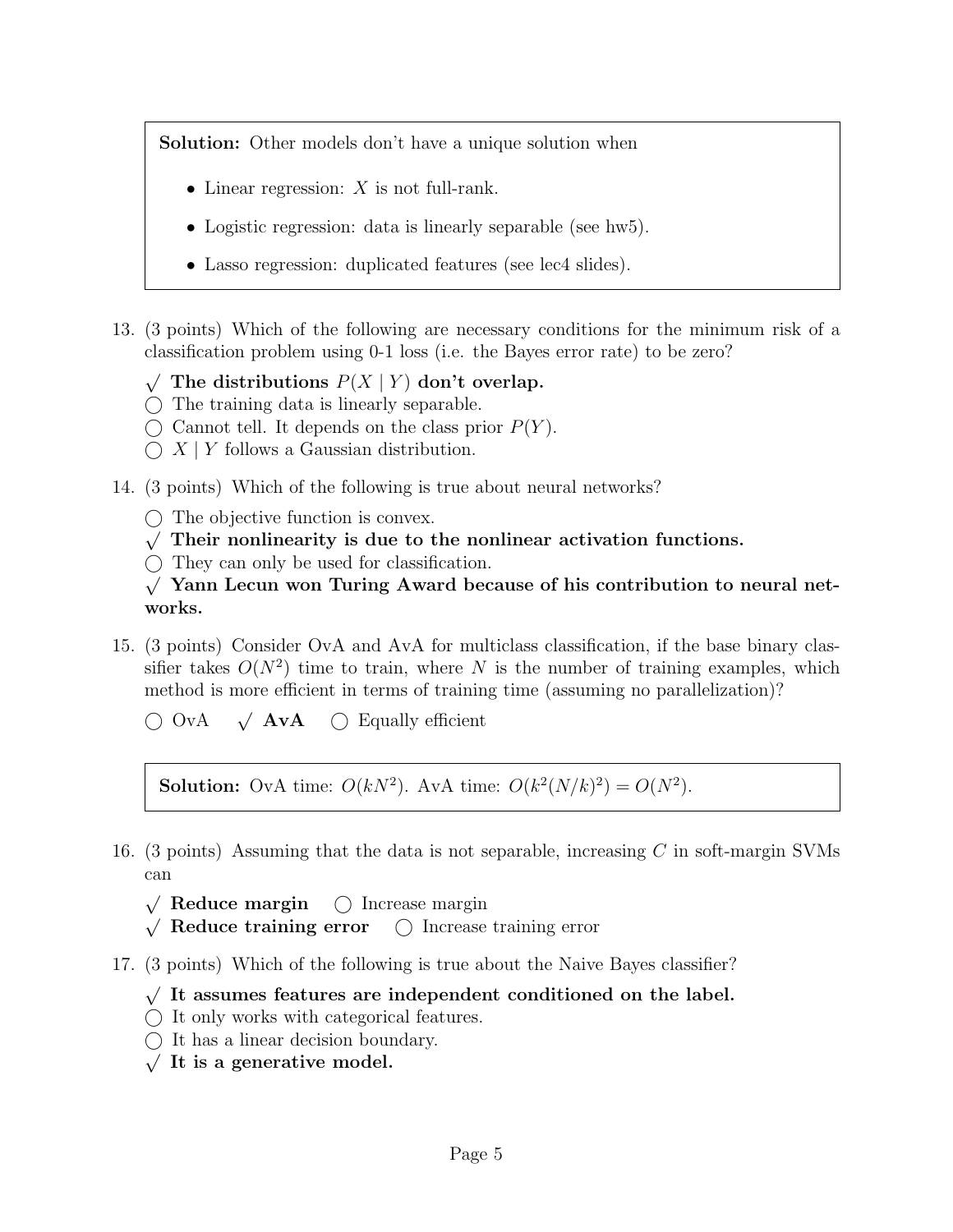Solution: Gaussian naive bayes does not have linear decision boundary in general (see lec09 slide 44).

18. (3 points) Which model could have generated the decision boundary shown in the figure below?



 $\bigcirc$  SVM with Gaussian kernel  $\bigcirc$  Logistic regression

 Neural networks <sup>√</sup>  $\sqrt{\phantom{a}}$  Random forest

Solution: Decision boundary of neural networks will be smooth, not piecewise constant with the little "bumps".

19. (3 points) Consider training an Adaboost classifier using decision stumps. Given the following 2D dataset, which examples will have their weights increased after the first iteration?



20. (3 points) Consider the regularizer  $\ell_q = \left(\sum_{i=1}^d |w_i|^q\right)^{\frac{1}{q}}$ . For  $d = 2$ , which of the following will produce sparse weights?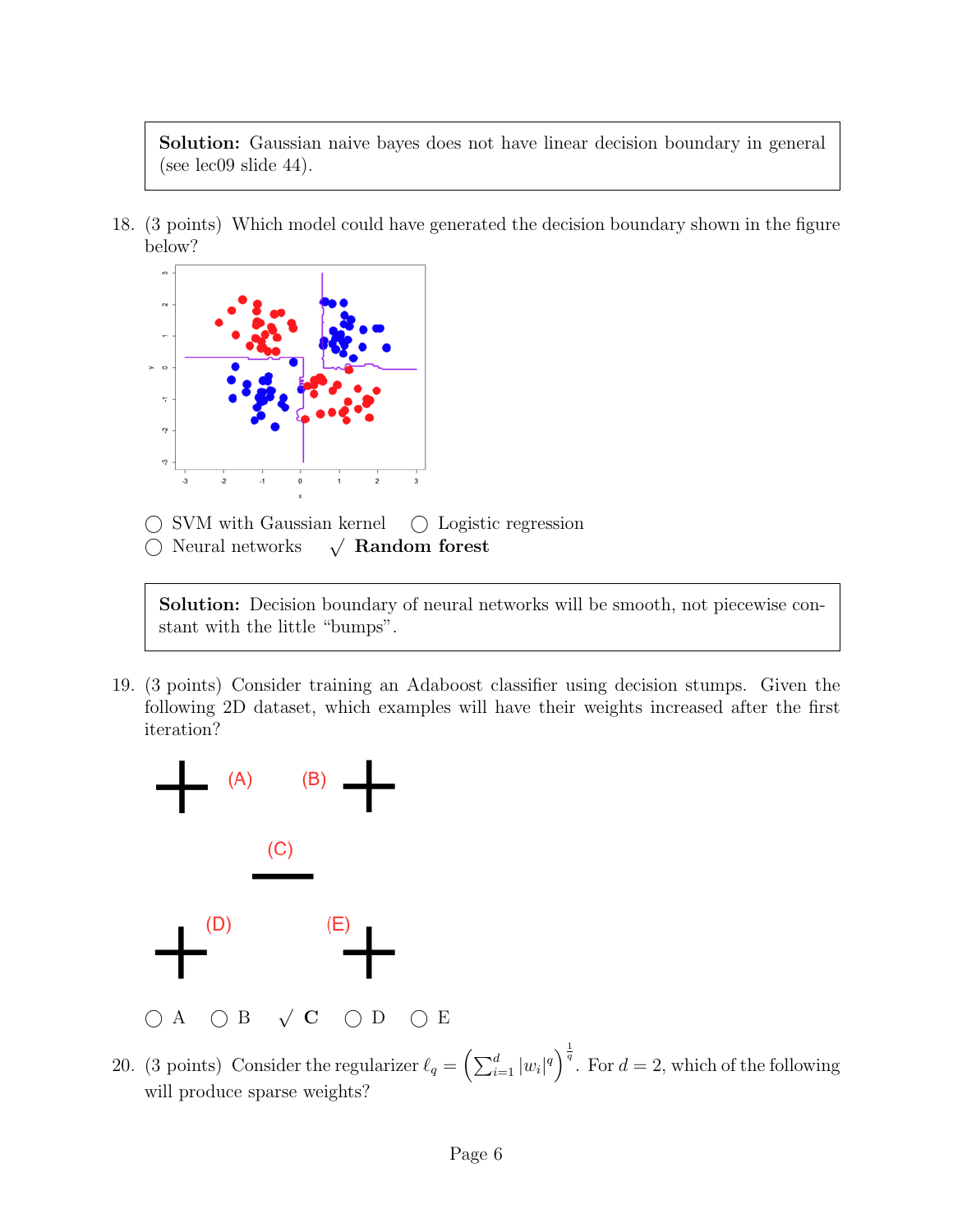

## 3 Short Questions

- 1. **Optimization.** Consider  $f: \mathbb{R} \to \mathbb{R}$ ,  $f(x) = \max(x^2, 2x)$ .
	- (a) (1 point) Is  $f(x)$  convex?  $\frac{1}{2}$ True  $\bigcirc$  False
	- (b) (2 points) At which points does the function have non-unique subgradients?

**Solution:**  $\{0, 2\}$ .

(c) (3 points) What is the subgradient at  $x = 2$ ? Show all valid subgradients if there is more than one.

Solution: [2, 4].

(d) (1 point) How many local minima does  $f(x)$  have?

Solution: One.

2. MLE and Bayesian methods. To estimate the number of visitors to a store (denoted by  $X$ ) during some fixed time of the day, we assume that  $X$  follows a Poisson distribution:

$$
p(X = k | \lambda) = \text{Poisson}(\lambda) = \frac{\lambda^k e^{-\lambda}}{k!} \quad (\lambda > 0).
$$

We then recorded the number of visitors for 10 days and got the following data points:

$$
\mathcal{D} = (5, 3, 12, 7, 6, 8, 6, 10, 9, 9).
$$

(a) (4 points) What is the maximum likelihood estimate of  $\lambda$  given the observed data?

**Solution:**  $\lambda_{MLE} = \sum_{i=1}^{n} x_i/n = 7.5$ .

(b) (4 points) Let's put a gamma prior on  $\lambda$ :

$$
p(\lambda) = \text{Gamma}(\alpha, \beta) = \frac{\beta^{\alpha}}{\Gamma(\alpha)} \lambda^{\alpha-1} e^{-\beta \lambda} \quad (\lambda, \alpha, \beta > 0),
$$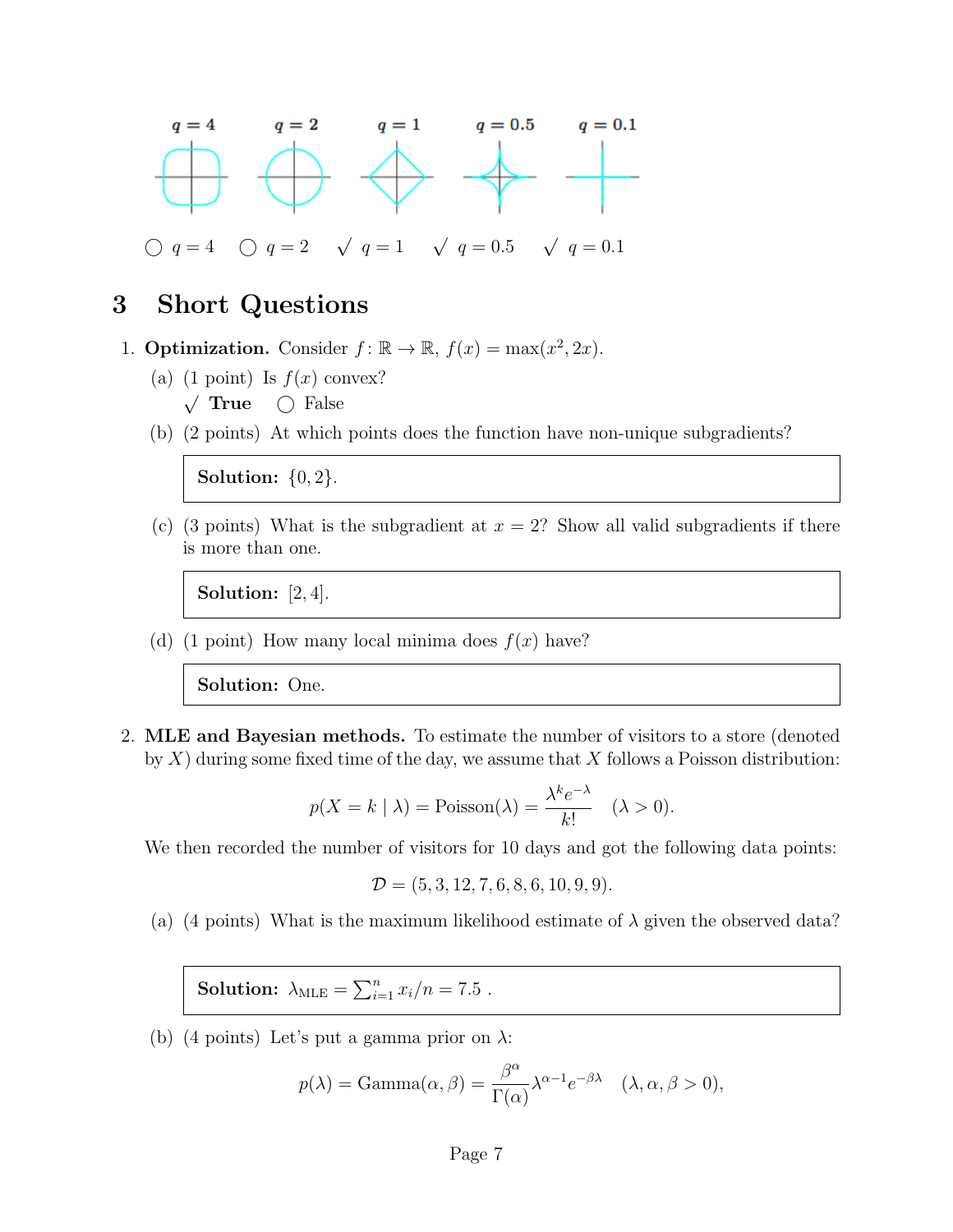where  $\Gamma(\alpha)$  is the gamma function (you can treat it as a constant). If we take the prior Gamma $(5, 1)$ , what is the posterior  $p(\lambda | \mathcal{D})$ ?

Solution:  
\n
$$
p(\lambda | \mathcal{D}) = \text{Gamma}(\alpha + \sum_{i=1}^{n} x_i, \beta + n) = \text{Gamma}(5 + 75, 1 + 10) = \text{Gamma}(80, 11).
$$

- (c) (1 point) Is the Gamma prior conjugate to the Poisson model?  $\sqrt{\text{True}}$  $\bigcirc$  False
- (d) (2 points) Suppose we need to update our estimate of  $\lambda$  as more data arrives, what is the amount of data storage needed if the total number of data points is  $n$ ?

**Solution:**  $O(1)$ . We just need to save the sum and *n*.

3. SVMs. Consider the 2D datasets shown in the figure below. We want to classify the red circles and the black crosses using SVMs.



- (a) (1 point) Is the data linearly separable?  $\sqrt{\text{True}}$  $\bigcap$  False
- (b) Let's first consider using a linear hard-margin SVM. i. (3 points) What's the learned decision boundary?